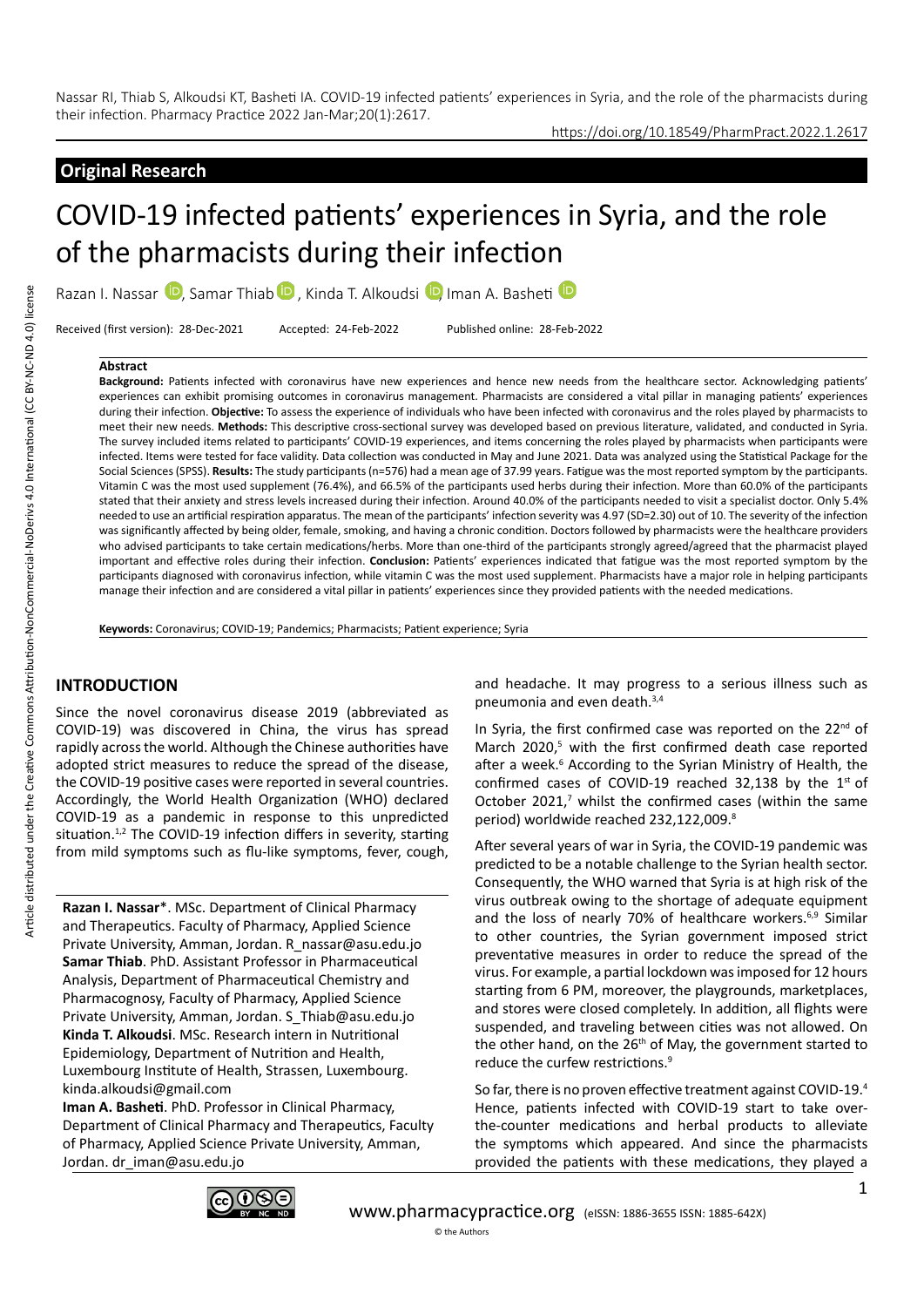major role in coronavirus management and are considered a vital pillar in patients' experience with the virus. Therefore, it is not surprising that pharmacists have been playing major roles since the beginning of the pandemic, implementing innovative strategies to decrease the negative effect of the pandemic.<sup>4</sup>

Millions of individuals were quarantined in their homes to reduce COVID-19 transmission, nevertheless, healthcare providers such as pharmacists were the frontline against COVID-19 infection.10 Pharmacists were dedicated to ensuring that all the pharmaceutical services were provided to the population and they had access to their medications.<sup>4</sup> A study conducted in Nigeria stated that during the pandemic, pharmacists provided services to the general public directly through their community pharmacies, as they were the most accessible healthcare providers.<sup>11</sup> Another study conducted in Ghana regarding the medication management and adherence during COVID-19, assessed perspectives and experiences of patients from low-and middle-income countries; the finding of the study highlighted that pharmacists were providing care for patients with chronic diseases and promoting adherence to prescribed medications.12 A study conducted in China -home of the outbreak- stated that pharmacists can offer various services such as emotional counselling and psychological support, as well as providing scientific information regarding COVID-19 vaccines.13 Moreover, it was documented in the International Pharmaceutical Federation (FIP) guidelines that pharmacists can provide reliable information regarding COVID-19 detection and prevention.<sup>14</sup>

Exploring patients' experiences with COVID-19 infection can exhibit promising outcomes; for example, reporting the symptoms experienced by patients following vaccination helps policymakers design suitable awareness campaigns, leading to a higher proportion of individuals getting vaccinated, and reducing mortality and morbidity associated with the virus.

The COVID-19 pandemic continues to spread across the globe, however, patients' experiences are rarely documented.<sup>15,16</sup> No previous study has evaluated the experience of COVID-19 infected individuals, nor assessed the role of the pharmacist during their infection in Syria. Hence, the current study aims to provide an overview of the experience of Syrian COVID-19 patients and assess the pharmacist's role during participants' infection.

# **METHODS**

## **Study design, subjects, and setting**

This cross-sectional study was conducted in Syria, where data collection was conducted between the  $16<sup>th</sup>$  of May to the 22<sup>nd</sup> of June 2021. During this period, Syrian people who have been infected with COVID-19 were invited to participate in this study and to complete a questionnaire. The questionnaire was developed to evaluate participants' COVID-19 experiences, and to assess the role of the pharmacist in helping them manage their symptoms during their infection. The aim and the objectives of the study were explained to the participants, with the only inclusion criteria being having a previous infection

https://doi.org/10.18549/PharmPract.2022.1.2617 with COVID-19 and is living in Syria.

## **Questionnaire development and data collection**

The questionnaire was developed by the researchers after an extensive review of the literature. Face validity was evaluated by five independent researchers who are experts in research and pharmacy practice. They assessed the comprehension, relevancy, and wording clarity of the items in the questionnaire. Their feedback was considered by the research team, thus, the items were altered and rewritten based on their comments.

The final version of the questionnaire was divided into three sections. The first section dealt with participants' demographic data. The second section included items aimed at investigating participants' experience with COVID-19. The third section included items that aimed to assess the role of pharmacists in managing COVID-19 infection. The methods for item response were organized differently according to the needs of each section; in the first section, single choice questions was used; second section, single-choice, multiple-choice (option to choose more than one answer is permitted), and scales were used; while in the third section, a five-point Likert scale (i.e., 1=strongly agree, 2=agree, 3=neutral, 4=disagree, and 5=strongly disagree) was used.

Data collection was carried out using a questionnaire through the online platform 'Google Forms'. The participants were recruited mainly through Facebook and WhatsApp. Participants willing to participate were sent a link to view ethics information regarding the study. The time allocated for questionnaire completion was under 10 minutes.

## **Ethical considerations**

Ethical approval for this study was obtained from the Institutional Review Board Committee at the Faculty of Pharmacy, Applied Science Private University (Approval Number: 2021-PHA-34).

Participation in this study was completely voluntary and did not pose any risk to participants. Informed consent was obtained from participants prior to enrolment in the study. No personal data were reported. The anonymity of the participants was protected in the study, as their names were not requested.

## **Sample-size calculation**

The sample size was calculated using a margin of error of 5%, confidence level of 95%, and response distribution of 50%. The minimum sample size that was required was 385 participants.<sup>17</sup> We tried to approach a higher number of participants to increase the generalizability of the study.

#### **Statistical analysis**

The obtained data were entered and analyzed using the Statistical Package for the Social Sciences (SPSS), Version 24.0 (IBM Corp., Armonk, New York, USA). Categorical variables were presented as frequencies and percentages. Continuous variables were presented as mean (standard deviation). Screening of the factors affecting COVID-19 infection severity was carried out using simple logistic regression. For multiple logistic regression analysis, the variable entry criterion was set to 0.25, which mean that any variables that were found to be

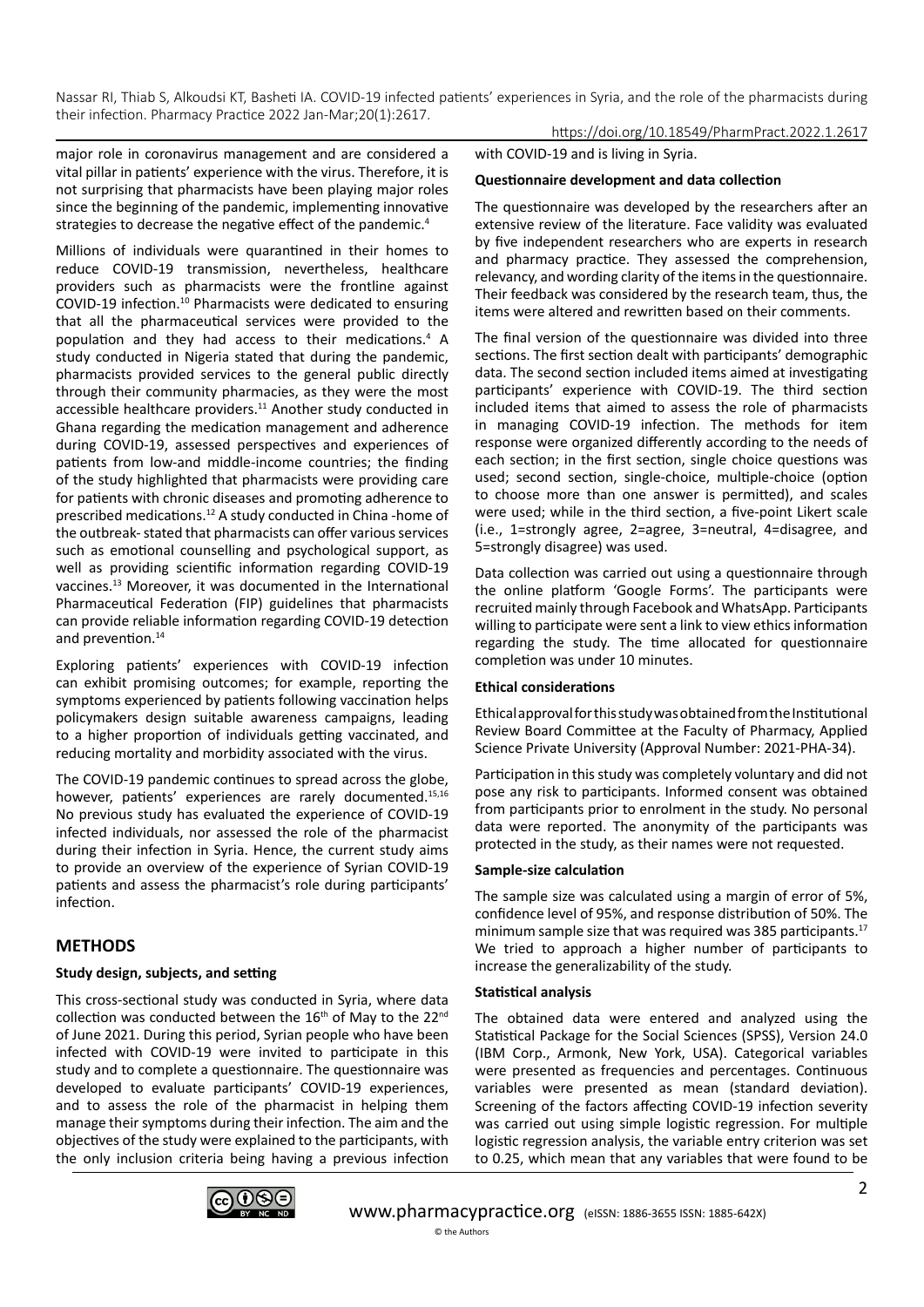https://doi.org/10.18549/PharmPract.2022.1.2617

significant on the single predictor level (P <0.25) were entered into the multiple logistic regression analysis to explore the variables that were significantly and independently associated with COVID-19 infection severity. The severity was coded as follows [0: Low, 1: High], where "High" indicated participants who ranked their COVID-19 infection severity ≥7 (out of 10).<sup>18</sup> Variables were selected after checking their independence, where tolerance values >0.2 and Variance Inflation Factor (VIF) values were <5 were checked to indicate the absence of multicollinearity between the independent variables in regression analysis. Simple-logistic regression was also used to evaluate the influence of age on the patient's need to visit a doctor, require hospital admission, need to use a ventilator, use of herbal products, and the level of anxiety and stress during COVID-19 infection.

## **RESULTS**

The age of the study participants (n=576) ranged from 18 to 90 years, with a mean of 37.99 (SD=13.82). Females accounted for 70.1% of the study sample. Of the participants,

Table 1. Demographic characteristics of the study sample (n=576)

| <b>Parameter</b>            | n (%)      |  |  |
|-----------------------------|------------|--|--|
| Age                         |            |  |  |
| 18-30                       | 216 (37.4) |  |  |
| 31-40                       | 164 (28.5) |  |  |
| 41-50                       | 85 (14.8)  |  |  |
| 51-60                       | 69 (12.0)  |  |  |
| 61-70                       | 29(5.0)    |  |  |
| 71-80                       | 8(1.4)     |  |  |
| 81-90                       | 5(0.9)     |  |  |
| Gender                      |            |  |  |
| Female                      | 404 (70.1) |  |  |
| Male                        | 172 (29.9) |  |  |
| <b>Marital status</b>       |            |  |  |
| Married                     | 311 (54.0) |  |  |
| Single                      | 234 (40.6) |  |  |
| Divorced                    | 16(2.8)    |  |  |
| Widowed                     | 15(2.6)    |  |  |
| Living place                |            |  |  |
| Damascus (the capital)      | 419 (72.7) |  |  |
| Other governates            | 157 (27.3) |  |  |
| <b>Medical insurance</b>    |            |  |  |
| Yes                         | 180 (313)  |  |  |
| No                          | 396 (68.8) |  |  |
| <b>Smoker</b>               |            |  |  |
| Yes                         | 155 (26.9) |  |  |
| No                          | 421 (73.1) |  |  |
| Working in a medical sector |            |  |  |
| Yes                         | 101 (17.5) |  |  |
| No                          | 364 (63.2) |  |  |
| Not working                 | 111 (19.3) |  |  |
| Have a Chronic disease(s)   |            |  |  |
| Yes                         | 92 (16)    |  |  |
| No                          | 484 (84)   |  |  |
| <b>Asthmatic patients</b>   |            |  |  |
| Yes                         | 36(6.3)    |  |  |
| No                          | 540 (93.7) |  |  |

54.0% were married and 72.7% were living in Damascus (the capital). Regarding the participants' health status, 84.0% did not have any chronic diseases, however, 6.3% were asthmatic patients. The detailed demographic data of the study participants (n=576) are as shown in Table 1. **Participant's experience**

The largest number of COVID-19 infections were recorded in July 2020 (16.7%), this was followed by the next second group in August 2020 (14.6%). Forty percent of participants believed that COVID-19 was transmitted to them upon contacting infected people. Almost 85.0% of the participants informed the people they had contacted during previous days regarding COVID-19 positive status. None of the participants were

Table 2. The severity of participants' infection, symptoms accompanied with the infection, and medications used

| <b>The Question</b> | n (%)      | <b>Responses</b>                                |
|---------------------|------------|-------------------------------------------------|
| Rate the severity   | 46 (8.0)   | 1 (Not severe at all)                           |
| of your infection;  | 49 (8.4)   | 2                                               |
| where 1=Not         | 71 (12.3)  | 3                                               |
| severe at all -     | 69 (12.0)  | 4                                               |
| 10=Very severe      | 110 (19.1) | 5                                               |
|                     | 69 (12.0)  | 6                                               |
|                     | 85 (14.8)  | 7                                               |
|                     | 41 (7.1)   | 8                                               |
|                     | 20(3.5)    | 9                                               |
|                     | 16 (2.8)   | 10 (Very severe)                                |
| What are the        | 454 (78.8) | Fatigue                                         |
| symptoms            | 399 (69.3) | Loss/change in the senses of taste or           |
| that you have       |            | smell                                           |
| experienced?        | 367 (63.7) | High temperature (fever)                        |
|                     | 360 (62.5) | Muscle/Joint pain                               |
|                     | 322 (55.9) | Headache                                        |
|                     | 241 (41.8) | Anorexia                                        |
|                     | 238 (41.3) | Cough                                           |
|                     | 218 (37.8) | Chill                                           |
|                     | 202 (35.1) | Shortness of breath                             |
|                     | 191 (33.2) | Runny nose                                      |
|                     | 188 (32.6) | Sore throat                                     |
|                     | 176 (30.6) | Gastrointestinal symptoms (such as:             |
|                     |            | nausea, vomiting and diarrhea)                  |
|                     | 160 (27.8) | Chest pain                                      |
|                     | 74 (12.8)  | Eye pain                                        |
|                     | 68 (11.8)  | Drop in blood pressure                          |
|                     | 67 (11.6)  | Pneumonia                                       |
| What                | 440 (76.4) | Vitamin C                                       |
| medications         | 394 (68.4) | Pain relievers such as Panadol                  |
| or nutritional      | 315 (54.7) | Vitamin D                                       |
| supplements did     | 285 (49.5) | Zinc                                            |
| you take?           | 280 (48.6) | Antibiotic (e.g., Azithromycin)                 |
|                     | 142 (24.7) | Blood thinner (e.g., Aspirin/Heparin)           |
|                     | 132 (22.9) | Cough syrup                                     |
|                     | 115 (20.0) | Cortisone                                       |
|                     | 104 (18.1) | Vitamins in general                             |
|                     | 59 (10.2)  | Medicines for stomach (e.g., Nexium/<br>Lanzor) |
|                     | 34 (5.9)   | Antivirals (e.g., Favipiravir/ Remdesivir)      |
|                     | 22 (3.8)   | Intestinal antiseptic (e.g., Ercefuryl)         |
|                     | 8(1.4)     | Antiparasitic (e.g., Ivermectin)                |
|                     | 6(1.0)     | Anti-mitotic (e.g., Colchicine)                 |
|                     | 3(0.5)     | Immunosuppressant (e.g., Actemra)               |
|                     | 34 (5.9)   | I did not take any medication                   |
|                     |            |                                                 |

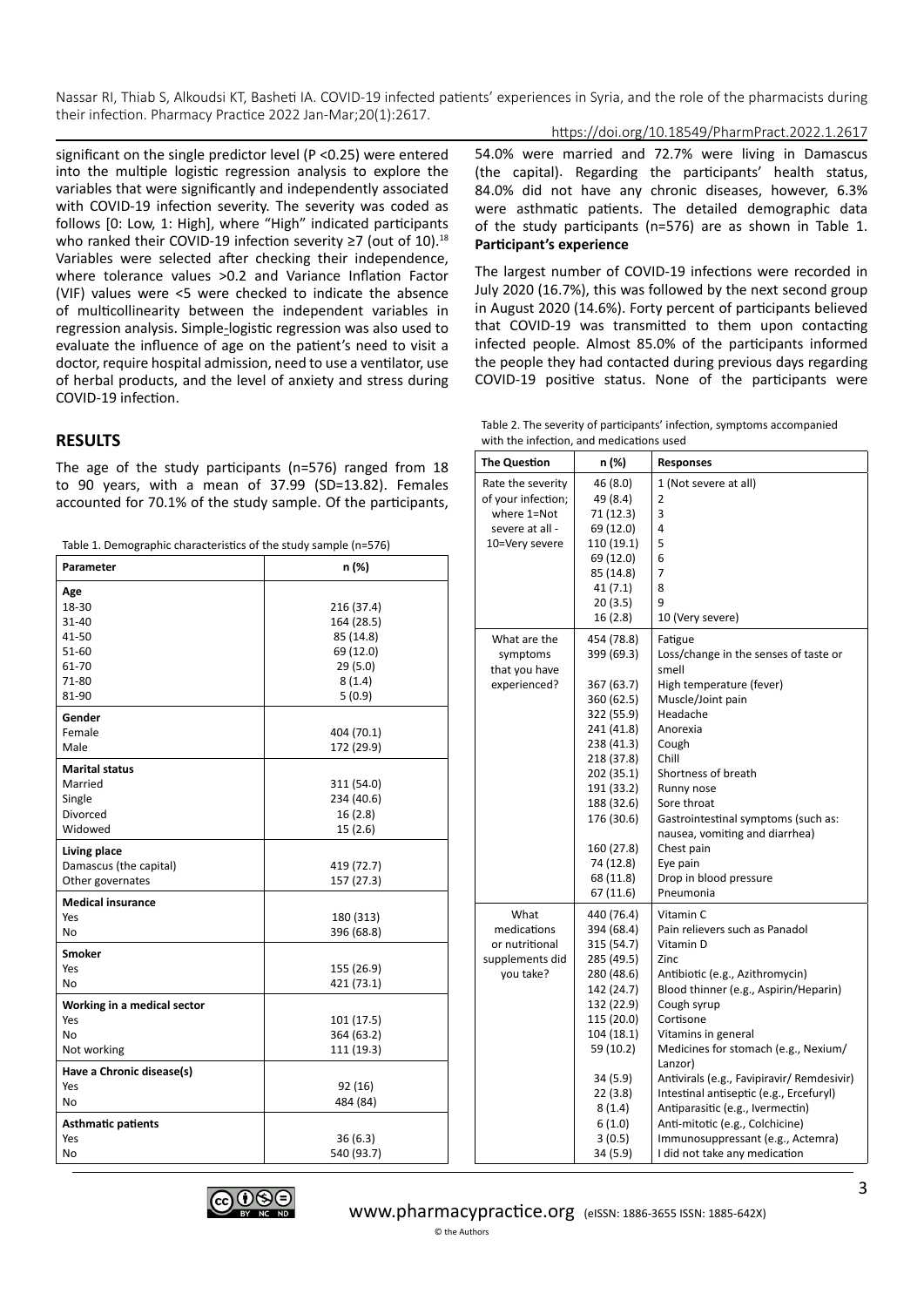Nassar RI, Thiab S, Alkoudsi KT, Basheti IA. COVID-19 infected patients' experiences in Syria, and the role of the pharmacists during their infection. Pharmacy Practice 2022 Jan-Mar;20(1):2617. https://doi.org/10.18549/PharmPract.2022.1.2617

#### vaccinated before their infection.

Table 2 shows how the participants ranked the severity of their infection; the mean of the participants' infection severity was 4.97 (SD=2.30) out of 10. The most common symptom documented by participants was fatigue (78.8%), followed by loss/change in their sense of taste or smell (69.3%), and high temperature (63.7%). The time it takes for smell and taste to return varied widely from one participant to another (one day (3.6%), two days (3.8%), three to seven days (32.8%), one to two weeks (16.6%), two to three weeks (9.2%), three to four weeks (11.5%), one to two months (10.3%), more than two months (12.1%)). Regarding the use of medications/ supplements, vitamin C ranked first as most frequently used (76.4%), followed by pain relievers (68.4%), and vitamin D (54.7%). On the other hand, there were 34 participants who did not take any medication (Table 2). When participants were asked whether they used herbs such as ginger, clove, and anise during their infection, 66.5% answered "Yes"; and out of these participants, 83.2% stated that the herbs were helpful.

Regarding whom advised the participants to take the medications/nutritional supplements, 62.5% were advised by the doctor, 11.1% were advised by the pharmacist, 2.6% were advised by a family member/friend who is a healthcare professional, 5.7% read the information on medical articles, 4.7% read the information on social media, and 13.4% did not consult anyone before taking the medications.

During the participants' infection, 40.8% needed to visit a specialist doctor. Only 5.4% needed to use an artificial respiration apparatus. No more than 30 participants were admitted to the hospital, and from those participants, 15 participants were admitted to the ICU. Regarding receiving medical consultation services such as securing oxygen cylinders and sterilizing the house by a community initiative such as Table 3. Assessment of factors affecting the COVID-19 infection severity among study participants (n=576)

| Parameter                                            |           | <b>COVID-19 Infection Severity</b><br>[0: Low, 1: High] |           |                       |
|------------------------------------------------------|-----------|---------------------------------------------------------|-----------|-----------------------|
|                                                      | <b>OR</b> | P-value <sup>#</sup>                                    | <b>OR</b> | P-value <sup>\$</sup> |
| Age                                                  | 1.044     | < 0.001                                                 | 1.033     | $< 0.001*$            |
| Gender                                               |           |                                                         |           |                       |
| Male                                                 | Reference |                                                         |           |                       |
| Female                                               | 0.630     | 0.019                                                   | 0.656     | $0.047*$              |
| Smoking                                              |           |                                                         |           |                       |
| No                                                   | Reference |                                                         |           |                       |
| Yes                                                  | 0.708     | 0.114                                                   | 0.691     | 0.112                 |
| Chronic disease (e.g.,<br>hypertension and diabetes) |           |                                                         |           |                       |
| No                                                   | Reference |                                                         |           |                       |
| Yes                                                  | 3.541     | < 0.001                                                 | 1.926     | $0.016*$              |
| Asthmatic patient                                    |           |                                                         |           |                       |
| No                                                   | Reference |                                                         |           |                       |
| Yes                                                  | 1.300     | 0.474                                                   |           |                       |

#Using simple logistic regression, \$Using multiple logistic regression, \*Significant at 0.05 significance level

Aqmha and Sama't Hakim application, 10.5% documented that they requested these services.

More than half of the participants (51.0%) were measuring the oxygen saturation in their blood; the mean for the participants' oxygen saturation was 89.17 (SD=11.33).

Around 70.0% (n=403) of the participants did not do the COVID-19 test, 22.4% did the test in a private sector lab, 6.3% did the test in a public sector lab, and 1.9% tested in both sectors. From the participants (n=173) who did the COVID-19 test (nasal swab), 73.2% documented that it was bothersome, 9.0% documented that it was painful, and 17.8% documented



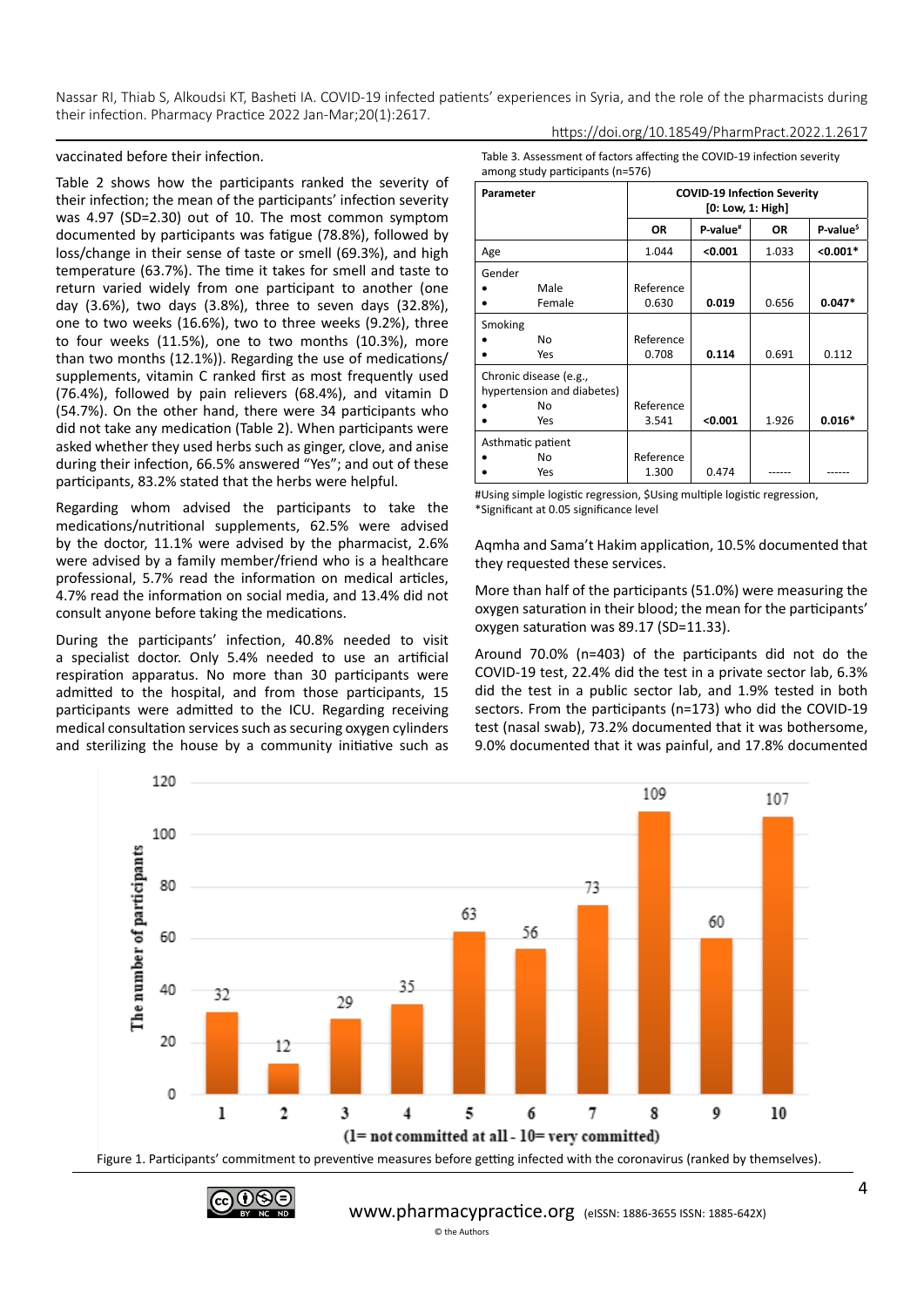

## https://doi.org/10.18549/PharmPract.2022.1.2617

10% 15% 20% 25% 30% 35% 40% 45% 5%  $006$ 

#### Strongly agree/Agree

Figure 2. Participants' perceptions regarding the role of pharmacists' during COVID-19 infection.

that it was not bothersome nor painful.

Regarding the psychological state, 62.2% documented that their level of anxiety and stress increased during their infection.

Figure 1 shows how the participants ranked their commitment to the preventative measures before their infection; the mean of their commitment was 6.82 (SD=2.58) out of 10. More than one-third of the participants (37.0%) stated that their commitment to preventative measures such as wearing facial masks and gloves increased after getting infected.

Multiple logistic regression analysis of factors affecting COVID-19 infection severity among study participants highlighted that being older, female, smoker, having a chronic disease, all significantly affected the COVID-19 infection severity (Table 3).

Simple logistic regression highlighted that participant's age significantly affected the participant's need to visit a doctor, require hospital admission, use a ventilator, and the level of anxiety and stress during COVID-19 infection (Table 4).

## **Role of the pharmacist**

When participants were asked how they contacted the



pharmacist in order to get their medications, almost half of the participants (48.5%) documented that they communicated the pharmacist through a third person, 21.4% visited the pharmacy personally, 16.0% stated they contacted the pharmacist over the phone, 3.1% documented that the pharmacist delivered the medications to their home, and 3.0% stated that the pharmacist they contacted was a family member. On the other hand, 8.0% did not contact any pharmacist during their infection.

Regarding the role of the pharmacist during participants' infection, all the statements were strongly agreed/agreed by more than one-third of the participants. The detailed information regarding the role of pharmacists during COVID-19 infection is demonstrated in Figure 2.

## **DISCUSSION**

This cross-sectional study provides an overview of people who have been infected with COVID-19 in Syria and highlights the role of pharmacists during the infection.

In the current study, most of the participants were infected during July and August 2020, which is different from the WHO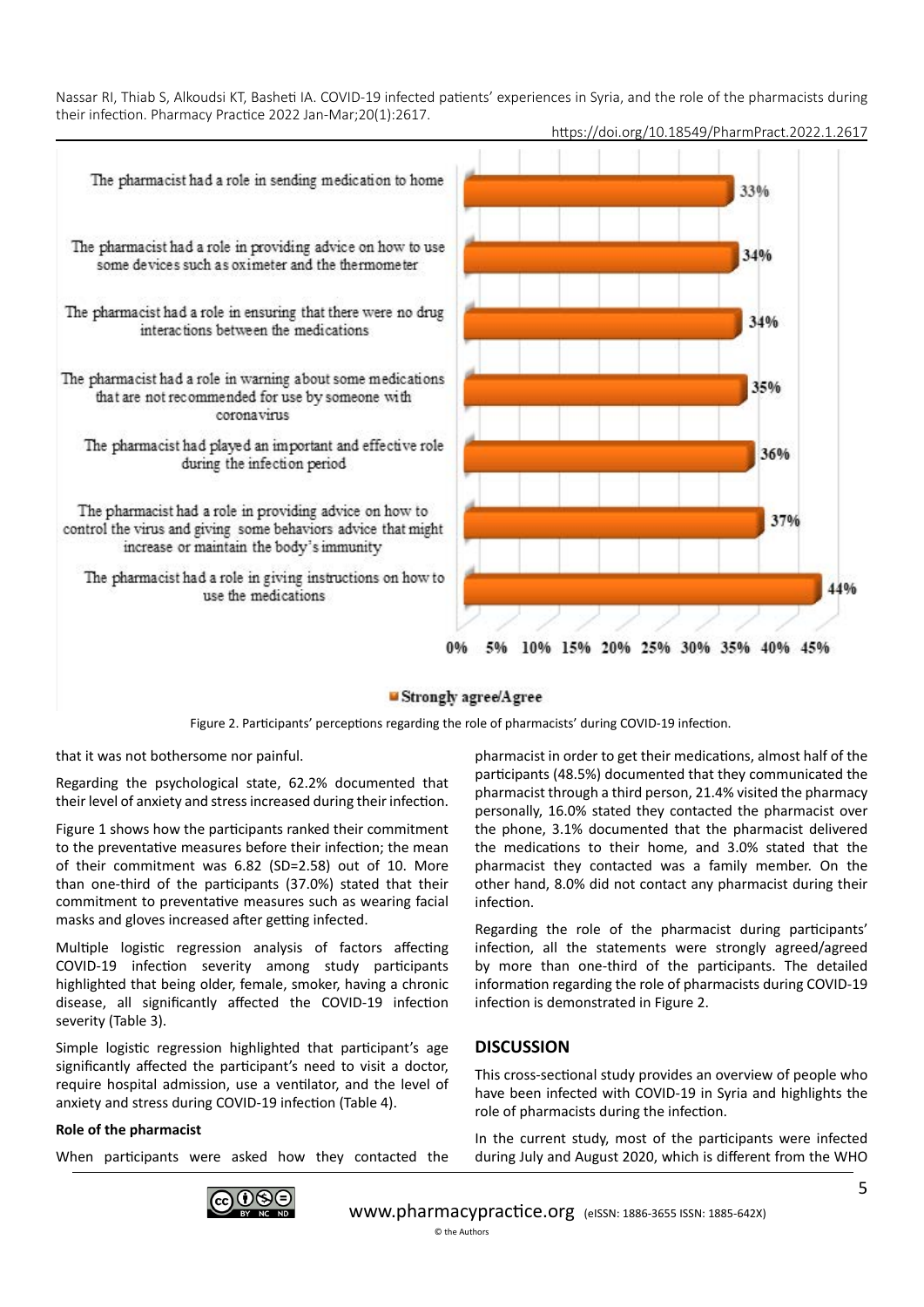| Table 4. The influence of age on difference variables among study<br>participants (n=576) |                                                         |                      |  |  |
|-------------------------------------------------------------------------------------------|---------------------------------------------------------|----------------------|--|--|
| Parameter                                                                                 | OR                                                      | P-value <sup>#</sup> |  |  |
|                                                                                           | Need to visit a doctor<br>[0: No, 1:Yes]                |                      |  |  |
|                                                                                           | 1.053                                                   | $< 0.001*$           |  |  |
|                                                                                           | Require a hospital admission<br>[0: No, 1:Yes]          |                      |  |  |
| Age                                                                                       | 1.075                                                   | $< 0.001*$           |  |  |
|                                                                                           | Using a ventilator<br>[0: No, 1:Yes]                    |                      |  |  |
|                                                                                           | 1.129                                                   | $< 0.001*$           |  |  |
|                                                                                           | Using herbs during COVID-19 infection<br>[0: No, 1:Yes] |                      |  |  |
|                                                                                           | 1.002                                                   | 0.813                |  |  |
|                                                                                           | Level of anxiety and stress<br>[0: No, 1:Yes]           |                      |  |  |
|                                                                                           | 1.017                                                   | $0.011*$             |  |  |

#Using simple logistic regression, \*Significant at 0.05 significance level.

data where the highest number of infected patients was recorded in December and March 2021.<sup>19</sup> This is mainly due to the fact that this questionnaire represents participants who voluntarily responded and 70% of them are from the capital Damascus, reflecting a fraction of the population and not the whole country.

The most common symptoms that the majority of the infected people reported were fatigue, loss/change in smell and/ or taste, and fever; which is consistent with the COVID-19 common symptoms reported by the WHO, which include fever, cough, tiredness, and loss of taste or smell.<sup>20</sup> Complete regaining of smell was reported in different studies to be within 3 to 4 weeks;<sup>21</sup> in our study, about one-third reported regaining their sense within one week.

Various studies described the beneficial effects of vitamin C in the management of COVID-19, $22-24$  which has led to an increase in its consumption during the pandemic; for example, in this study more than half of the participants used it along with the pain relievers. Various herbs that are common in Syria were reported to be used by more than half the participants and the majority of those who used it reported improvement in their symptoms. Various traditional recipes gained popularity during the pandemic and many studies showed the potential of natural products in fighting viral infections.<sup>25-27</sup>

Due to the political situation and economic hardship in Syria, volunteering and community engagement became more active to help control COVID-19.28 In this study, around 11.0% of the participants reported using these community services. Around 70.0% of the participants did not test for COVID-19, and this percentage was expected as it was reported that the tests in Syria are only available to people who expressed clear symptoms of the disease or were in direct contact with a confirmed case.<sup>6</sup>

More than half of the participants reported higher levels of anxiety and stress, which is consistent with what other patients felt as reported in previous studies.<sup>29,30</sup>

In this study, older age, female sex, smoking, and suffering from a chronic disease were associated with higher severity of infection. Similar correlations were found in studies conducted in China,31,32 and a structured literature review of the risk factors affecting COVID-19 severity.<sup>33</sup>

Regarding whom advised the participants to take the medications/nutritional supplements, pharmacists ranked second after doctors. Doctors played a major role in the participants' choice of medications and herbs, which was expected as doctors are at the frontline in fighting the pandemic.34 In the current study, more than one-third of the participants strongly agreed/agreed that the pharmacist had played an important and effective role during the infection. Worldwide, during the pandemic, there was a greater dependence on community pharmacists as they were the first point of contact to fulfill the need of the public as they were one of the few places that stayed open during lockdowns.<sup>35,36</sup> Globally, pharmacists have been given numerous opportunities and legal extensions of their role to fight COVID-19 and decrease the health burden on the country; $36,37$  for example, from the current study, 33.6% agreed that pharmacists had a role in providing advice on how to use some devices such as oximeter and the thermometer which were extensively used by individuals during the COVID-19 pandemic, moreover 33.0% agreed that pharmacist had a role in sending medications to homes during the pandemic.

Among the study limitations is the sampling approach, which depends on the accessibility of participants to internet-based services and their willingness to take part in online-based survey studies. Also, more than 70% of the study participants were from Damascus. Moreover, this study demonstrated peoples' commitment to COVID-19 preventive measures before getting infected; future studies would benefit from assessing the same commitment measures after being infected with the virus as well.

# **CONCLUSION**

Increasing focus on patients' experience is a step towards better patient-centered care. Thus, patients' experiences should be highlighted more in the literature, especially during new outbreaks such as COVID-19 in order to manage the disease in an effective and appropriate way.

In Syria, patients' experiences during COVID-19 infection highlighted that contacting infected individuals was the most common way in which the disease was transmitted to the participants. Fatigue was the most common symptom reported by the participants. Vitamin C was the most used supplement, and many patients used herbs. More than half of the participants stated that their anxiety and stress levels increased after getting infected with COVID-19. Moreover, more than one-third of the participants strongly agreed/agreed that the pharmacist had played an important and effective role during the infection.

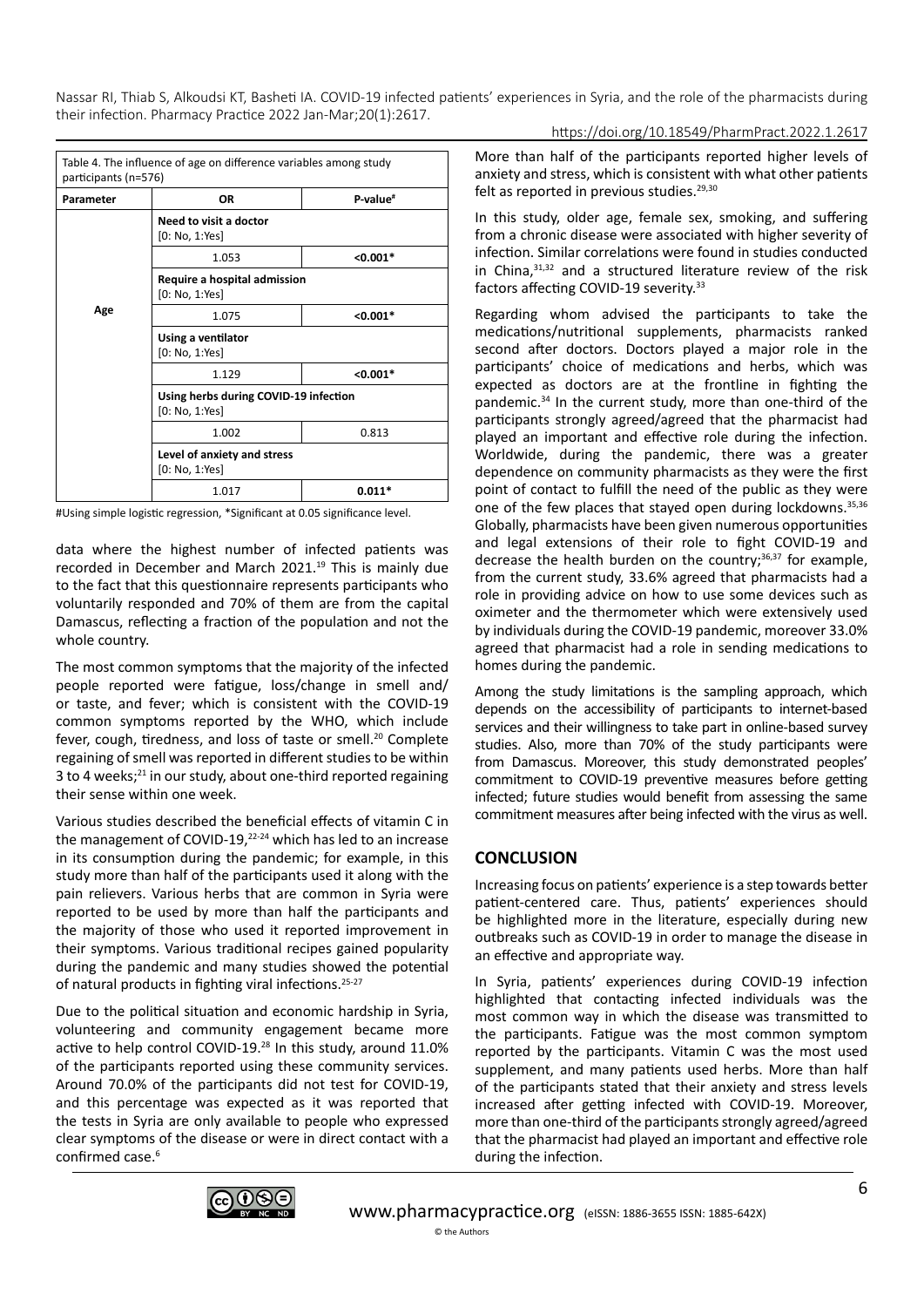Patients infected with COVID-19 take over-the-counter medications and herbal products after symptoms appear during their infection. Pharmacists provide the patients with these medications; thus, they have a major role and are considered a vital pillar in patients' experience with the virus.

# **FUNDING**

This research did not receive any specific grant from funding agencies in the public, commercial, or not-for-profit sectors.

# **CONFLICTS OF INTEREST**

The authors declare no relevant conflicts of interest or financial relationships.

# **AVAILABILITY OF DATA**

Data available on request due to privacy/ethical restrictions.

https://doi.org/10.18549/PharmPract.2022.1.2617

### **CODE AVAILABILITY**

Not applicable.

# **ETHICS APPROVAL**

Ethical approval for this study was obtained from the Institutional Review Board Committee at the Faculty of Pharmacy, Applied Science Private University (Approval Number: 2021-PHA-34).

# **CONSENT TO PARTICIPATE**

Informed consent of the participants was obtained prior to study inclusion.

# **CONSENT FOR PUBLICATION**

Patients signed informed consent regarding publishing their data.

## **References**

- 1. The World Health Organization. Coronavirus disease (COVID-19) pandemic. Available from: [https://www.who.int/emergencies/](https://www.who.int/emergencies/diseases/novel-coronavirus-2019) [diseases/novel-coronavirus-2019](https://www.who.int/emergencies/diseases/novel-coronavirus-2019)
- 2. The World Health Organization. 2019-nCoV outbreak is an emergency of international concern. 2020. Available from: [https://](https://www.euro.who.int/en/health-topics/health-emergencies/international-health-regulations/news/news/2020/2/2019-ncov-outbreak-is-an-emergency-of-international-concern) [www.euro.who.int/en/health-topics/health-emergencies/international-health-regulations/news/news/2020/2/2019-ncov](https://www.euro.who.int/en/health-topics/health-emergencies/international-health-regulations/news/news/2020/2/2019-ncov-outbreak-is-an-emergency-of-international-concern)[outbreak-is-an-emergency-of-international-concern](https://www.euro.who.int/en/health-topics/health-emergencies/international-health-regulations/news/news/2020/2/2019-ncov-outbreak-is-an-emergency-of-international-concern)
- 3. Yang Y, Peng F, Wang R, et al. The deadly coronaviruses: The 2003 SARS pandemic and the 2020 novel coronavirus epidemic in China. J Autoimmun. 2020;109:102434.<https://doi.org/10.1016/j.jaut.2020.102434>
- 4. Visacri MB, Figueiredo IV, Lima T de M. Role of pharmacist during the COVID-19 pandemic: A scoping review. Res Soc Adm Pharm. 2021;17(1):1799-806. <https://doi.org/10.1016/j.sapharm.2020.07.003>
- 5. Abbara A, Rayes D, Fahham O, et al. Coronavirus 2019 and health systems affected by protracted conflict: The case of Syria. Int J Infect Dis. 2020;96:192-5. <https://doi.org/10.1016/j.ijid.2020.05.003>
- 6. Al ahdab S. A cross-sectional survey of knowledge, attitude and practice (KAP) towards COVID-19 pandemic among the Syrian residents. BMC Public Health. 2021;21(1):296. <https://doi.org/10.1186/s12889-021-10353-3>
- 7. Syrian Ministry of Health. Available from: https://www.moh.gov.sy/Default.aspx?tabid=246&language=en-US. [Accessed: 30October 2021].
- 8. COVID-19 live Coronavirus statistics worldometer. Available from: <https://www.worldometers.info/coronavirus/>
- 9. Al-tameemi K, Khudur H, Dayoob H, et al. SARS-COV-2 pandemic in Syria: symptoms and treatments. Br J Med Heal Res. 2021. 10. Centers for Disease Control and Prevention. COVID-19. How to protect yourself and others. Available from: https://www.cdc.
- gov/coronavirus/2019-ncov/prevent-getting-sick/prevention.html. [Accessed: 15August 2021]. 11. Hedima EW, Adeyemi MS, Ikunaiye NY. Community pharmacists: on the frontline of health service against COVID-19 in LMICs.
- Res Soc Adm Pharm. 2020;17(1):1964-6. <https://doi.org/10.1016/j.sapharm.2020.04.013>
- 12. Kretchy IA, Asiedu-danso M, Kretchy J. Medication management and adherence during the COVID-19 pandemic: perspectives and experiences from low-and middle-income countries. Res Soc Adm Pharm. 2020;17(1):2023-6. [https://doi.org/10.1016/j.](https://doi.org/10.1016/j.sapharm.2020.04.007) [sapharm.2020.04.007](https://doi.org/10.1016/j.sapharm.2020.04.007)
- 13. Song Z, Hu Y, Zheng S, et al. Hospital pharmacists' pharmaceutical care for hospitalized patients with COVID-19: recommendations and guidance from clinical experience. Res Soc Adm Pharm. 2021;17(1):2027-31. [https://doi.org/](https://doi.org/doi:10.1016/j.sapharm.2020.03.027) [doi:10.1016/j.sapharm.2020.03.027](https://doi.org/doi:10.1016/j.sapharm.2020.03.027)
- 14. FIP. COVID-19: guidelines for pharmacists and the pharmacy workforce. 2020. Available from: [https://www.fip.org/files/](https://www.fip.org/files/content/priority-areas/coronavirus/COVID-19-Guidelines-for-pharmacists-and-the-pharmacy-workforce.pdf) [content/priority-areas/coronavirus/COVID-19-Guidelines-for-pharmacists-and-the-pharmacy-workforce.pdf](https://www.fip.org/files/content/priority-areas/coronavirus/COVID-19-Guidelines-for-pharmacists-and-the-pharmacy-workforce.pdf). [Accessed: 9July 2021].
- 15. Saeed BQ, Al-Shahrabi R, Alhaj SS, et al. Side effects and perceptions following Sinopharm COVID-19 vaccination. Int J Infect Dis. 2021;111:219-226.<https://doi.org/10.1016/j.ijid.2021.08.013>
- 16. El-Shitany NA, Harakeh S, Badr-Eldin SM, et al. Minor to moderate side effects of Pfizer-Biontech COVID-19 vaccine among Saudi residents: A retrospective cross-sectional study. Int J Gen Med. 2021;14:1389-401. <https://doi.org/10.2147/IJGM.S310497>